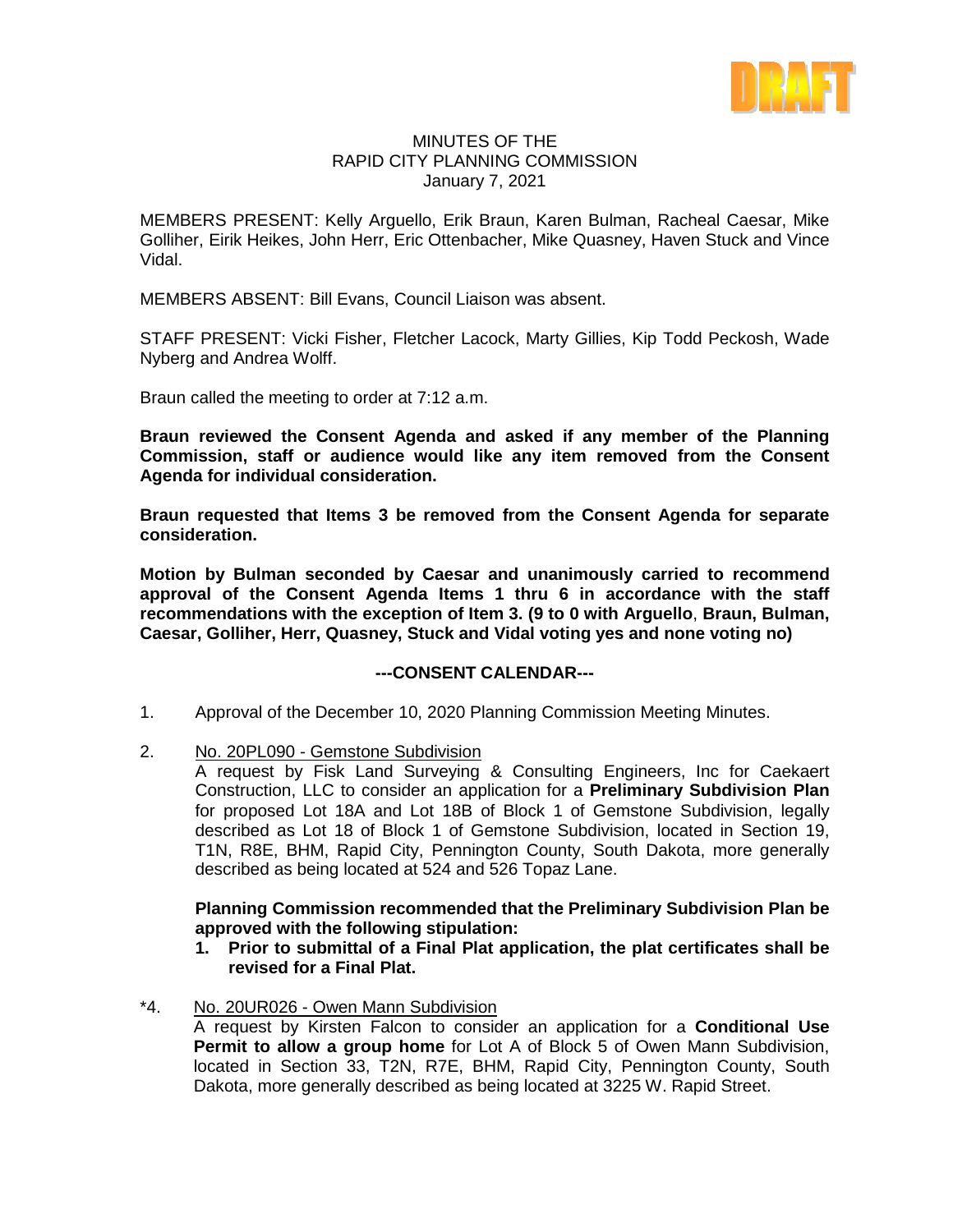

**Planning Commission recommended that the Conditional Use Permit to allow a group home be approved with the following stipulations:**

- **1. Upon submittal of a Building Permit, the site plan shall be revised removing the two parking spaces that extend into the adjacent right-ofway;**
- **2. A minimum of 4 parking spaces shall be provided. In addition, one of the parking spaces shall be ADA van accessible, with the access aisle located on the driver's right of the parking space. All provisions of the Off-Street Parking Ordinance shall be continually met;**
- **3. The structure shall be fire sprinkler protected, as per the fire code;**
- **4. Any proposed signage shall meet the requirements of the Rapid City Sign Code. No electronic or Light Emitting Diode (LED) signage is being approved as a part of this Conditional Use Permit. The addition of electronic or LED signage shall require a Major Amendment to the Conditional Use Permit. A sign permit is required for all signs;**
- **5. A minimum of 6,152 landscaping points shall be provided. All provisions of Section 17.50.300, the Landscaping Regulations of the Rapid City Municipal Code shall be continually met. All landscaping shall be continually maintained in a live vegetative state and replaced as necessary; and,**
- **6. The Conditional Use Permit shall allow for a group home operated in compliance with the applicant's operational plan. Any expansion of the use shall require a Major Amendment to the Conditional Use Permit. Any change in use that is a permitted use in the General Commercial District in compliance with the Parking Ordinance shall require a building permit. Any change in use that is a Conditional Use in the General Commercial District shall require the review and approval of a Major Amendment to the Conditional Use Permit.**

*The Rapid City Planning Commission's action on this item is final unless any party appeals that decision to the Rapid City Council. All appeals must be submitted in writing to the Department of Community Development by close of business on the seventh full calendar day following action by the Planning Commission.*

5. No. 20PL101 - Lippert Addition

A request by D.C. Scott Co. Land Surveyors for Lorin and Debra Lippert to consider an application for a **Preliminary Subdivision Plan** for proposed Tract A and Tract B of Lippert Addition, legally described as Government Lot 4 of Section 7 less the N1/2 of the N1/2 thereof and less Lot H1 thereof, located inSection 7, T1N, R9E of BHM, Pennington County, South Dakota, more generally described as being located at 14830 Long View Road.

**Planning Commission recommended that the Preliminary Subdivision Plan be approved with the following stipulations:** 

- **1. Upon submittal of a Final Plat application, 50 feet of right-of-way shall be dedicated from the section line highway located along Long View Road as shown on the proposed plat document; and,**
- **2. Upon submittal of a Final Plat application, the plat document shall show any necessary easements.**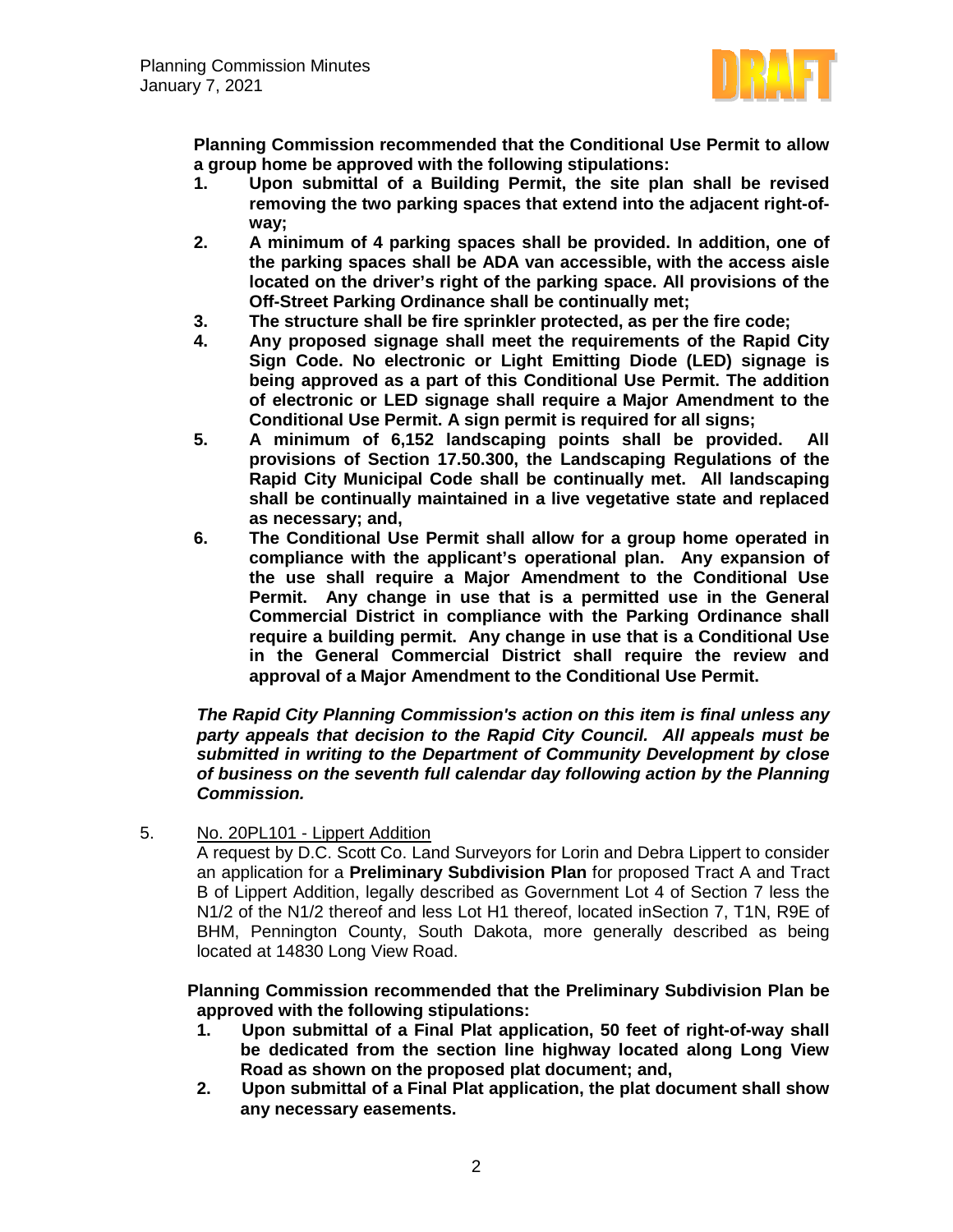

## **---END OF CONSENT CALENDAR---**

#### \*3. No. 20PD033 - Marlin Drive Commercial Park

A request by KTM Design Solutions, Inc for SSST, LLC to consider an application for an **Initial Planned Development Overlay to allow a townhome apartment development** for Lot 1, Lot 2 and Lot 3 of Block 3 of Marlin Drive Commercial Park, located in Sections 16 and 17, T1N, R8E, BHM, Rapid City Pennington County, South Dakota, more generally described as being located east of Marlin Drive.

Braun stated that there is a difference of description of the project from the Project Report to the applicant's Letter of Intent and suggested that this be clarified.

Lacock reviewed the file and confirmed that there was a difference in the break out of units, but that the total units is 70 regardless of the unit breakout. Lacock stated that staff would work with the applicant to clarify this noting that this is an Initial Planned Development Overlay and will be back before the Planning Commission for approval of the Final Planned Development Overlay and that this information would be clearly defined at that time.

**Golliher moved, Bulman seconded and the Planning Commission recommended that the Initial Planned Development Overlay to allow a townhome apartment development be approved with the following stipulations:**

- **1. Prior to submittal of a Final Planned Development Overlay application, the applicant shall coordinate with the City's Traffic Engineer to ensure the E. Minnesota Street approach location functions and will not be impeded by the existing median or shall revise the location of the approach;**
- **2. Prior to submittal of a Final Planned Development Overlay application, the fire hydrant easement shall be vacated or the approach location shall be relocated along Marlin Drive;**
- **3. Upon submittal of a Final Planned Development Overlay application, the area regulation calculations for the development shall be revised to show the requirements for multi-family dwellings not townhomes;**
- **4. Upon submittal of a Final Planned Development Overlay application, a revised site plan showing accurate property line location for the south corner shall be submitted for review and approval;**
- **5. Upon submittal of a Final Planned Development Overlay application, a parking plan for a multi-family development shall be submitted showing ADA parking spaces;**
- **6. Upon submittal of a Final Planed Development Overlay application, a Covenant Agreement for the shared approach shall be submitted for review and approval;**
- **7. Upon submittal of a Final Planned Development Overlay application, water and sewer plans shall be submitted for review and approval demonstrating that capacity is available for the proposed development;**
- **8. Upon submittal of a Final Planned Development Overlay application, a landscape plan shall be submitted for review and approval;**
- **9. Upon submittal of a Final Planned Development Overlay application, a**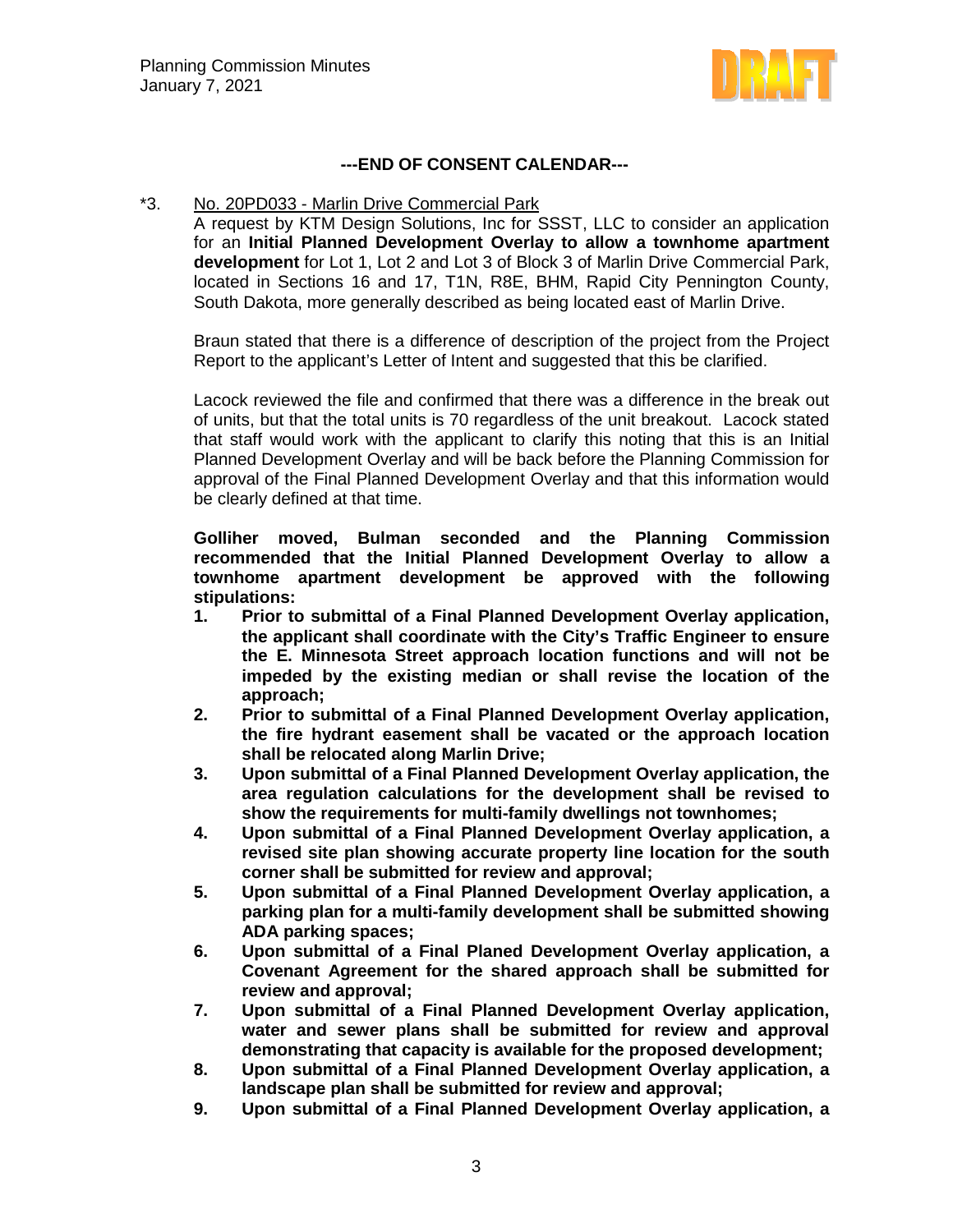

**drainage report and calculations shall be submitted;**

- **10. Upon submittal of a Final Planned Development Overlay application, a sign package shall be submitted for review and approval;**
- **11. Upon submittal of a Final Planned Development Overlay application, the applicant shall submit names for the proposed interior street network for approval by the Emergency Services Communication Center. The approved street names shall be shown on the site plan submitted with the Building Permit application;**
- **12. Upon submittal of a Final Planned Development Overlay, the site plan shall be revised to show the location of dumpsters; and,**
- **13. This Initial Planned Development Overlay shall allow a 70-unit townhome apartment complex. Prior to issuance of a Building Permit, a Final Planned Development Overlay shall be submitted for review and approval. Any conditional use shall require the review and approval of a Final Planned Development Overlay. (9 to 0 with Arguello**, **Braun, Bulman, Caesar, Golliher, Herr, Quasney Stuck and Vidal voting yes and none voting no)**

*The Rapid City Planning Commission's action on this item is final unless any party appeals that decision to the Rapid City Council. All appeals must be submitted in writing to the Department of Community Development by close of business on the seventh full calendar day following action by the Planning Commission.*

# **---BEGINNING OF REGULAR AGENDA ITEMS---**

## \*6. No. 20UR025 - Baken Park Subdivision

A request by Nancy Nguyen for The Nail Bar to consider an application for a **Conditional Use Permit to allow an on sale liquor establishment in conjunction with a salon** for Lot D, E, F and G of Lot 1 of the NE1/4 of the NE1/4 less Lot H of Lot 1 of Baken Park Subdivision (NKA Tract 11 Rapid City, Greenway Tract) less Lot H1 of said Lot D, less Lot H1, Lot H2, Lot H3 of said Lot E, less Lot H1 and Lot H2 of said Lot G, located in Section 3, T1N, R7E, BHM, Rapid City, Pennington County, South Dakota, more generally described as being located at 705 Mt. View Road , Suite 703 and 705.

Gillies presented the application and reviewed the associated slides noting that this on-sale will apply only to the nail salon. Gillies reviewed the other uses in the development area including those that offer on-sale, stating that this use does not create an undue concentration of alcohol use in the area. Gillies stated that staff recommends approval of the Conditional Use Permit to allow an on sale liquor establishment in conjunction with a salon with stipulations.

Fisher clarified that the on-sale will be offered only to customers of the nail salon and that the applicant still has to obtain a liquor license.

Quasney complemented the redevelopment of Baken Park stating that it is looking much nicer.